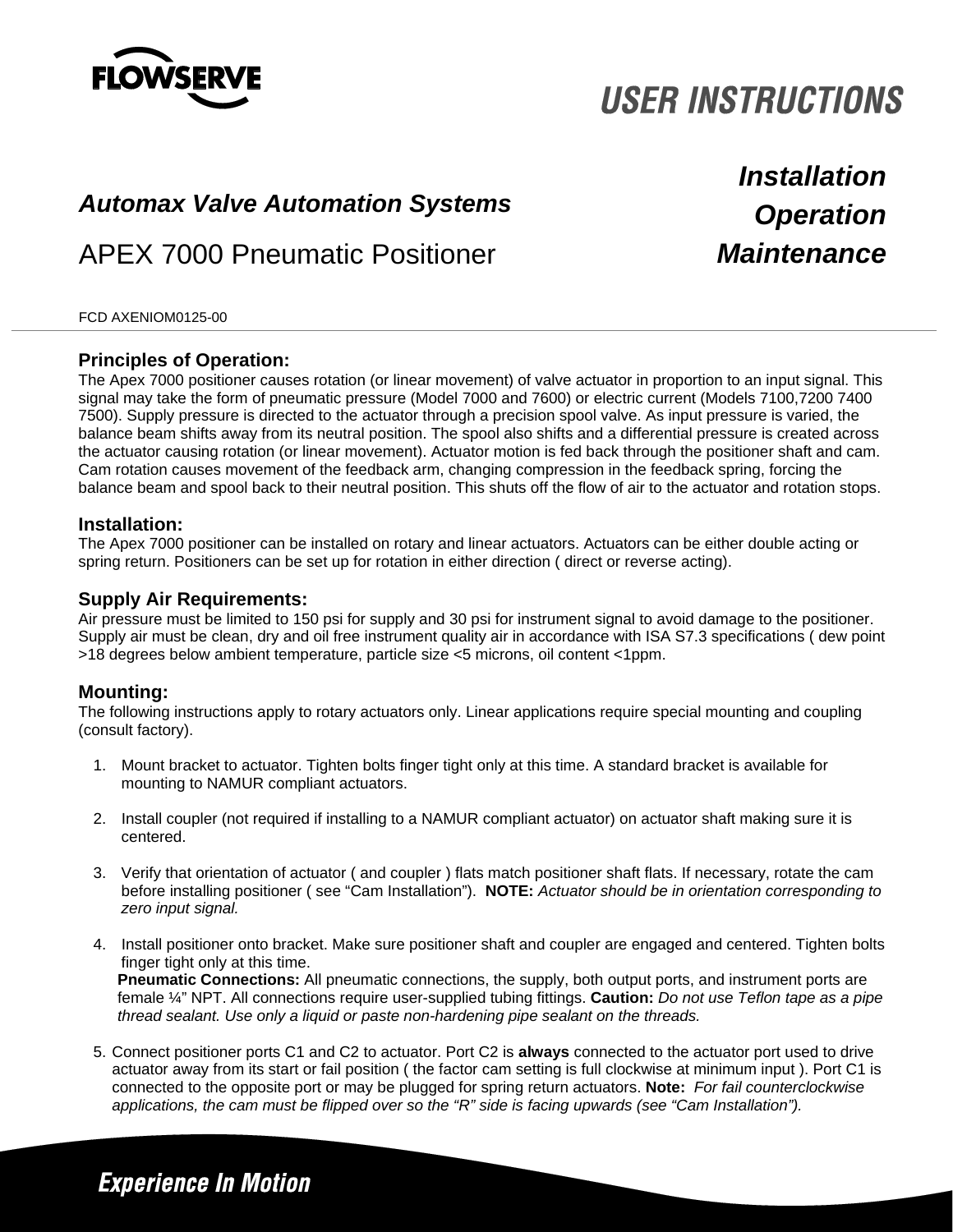

- 6. Connect supply air to port marked "S".
- 7. Connect instrument signal air to the port marked "I" for model 7000 and 7600. For models 7100, 7200, or 7500, connect 4-20 mA and ground (-). For intrinsically-safe applications (Model 7400 only), see separate intrinsically-safe I/P IOM for barrier requirements and schematics. The I-P is factory calibrated and cannot be adjusted.
- 8. Stroke actuator/valve two or three times to align positioner, coupler and actuator. With 50% input (actuator at 45 degrees), tighten all mounting bolts. Stroke actuator/valve again to verify there is no misalignment throughout stroke.

### **Calibration:**

The unit is shipped from the factory pre-calibrated for 90 degree travel  $(\pm 0.5$  degrees rotation – can also be 30/45/60 degrees, see installed cam). For most applications, the valve closed position is much more critical than the valve open position. Most attention should be made to the valve closed position. Always start calibration procedure by applying 0% input signal, then adjusting zero position.

*Caution: Cam pinch points may injure fingers. Be sure to avoid placing fingers and other objects in cam pinch points. Also avoid touching balance bean and spool while making adjustments as an unpredictable cam rotation may result. Finally, maintain control of input signal while making adjustments.*  After mounting the positioner on the actuator, check cam setting and if needed, perform a cam adjustment:

After mounting the position on the actuator, check cam setting and if needed, perform a cam adjustment:

### **Cam Adjustment:**

- 1. Remove cove and indicator.
- 2. Loosen the screw (1) and turn the cam locking nut (2) counter-clockwise until the cam loosens.
- 3. Adjust the cam (3) as desired making sure that the ball bearing (4) is riding on an active lobe on the cam.
- 4. To secure the cam, make sure that the screw (1) is backed out form the locking nut (2) then finger tighten the locking nut and tighten screw (1).
- 5. Install and adjust the indicator and re-install cover.



### **Experience In Motion**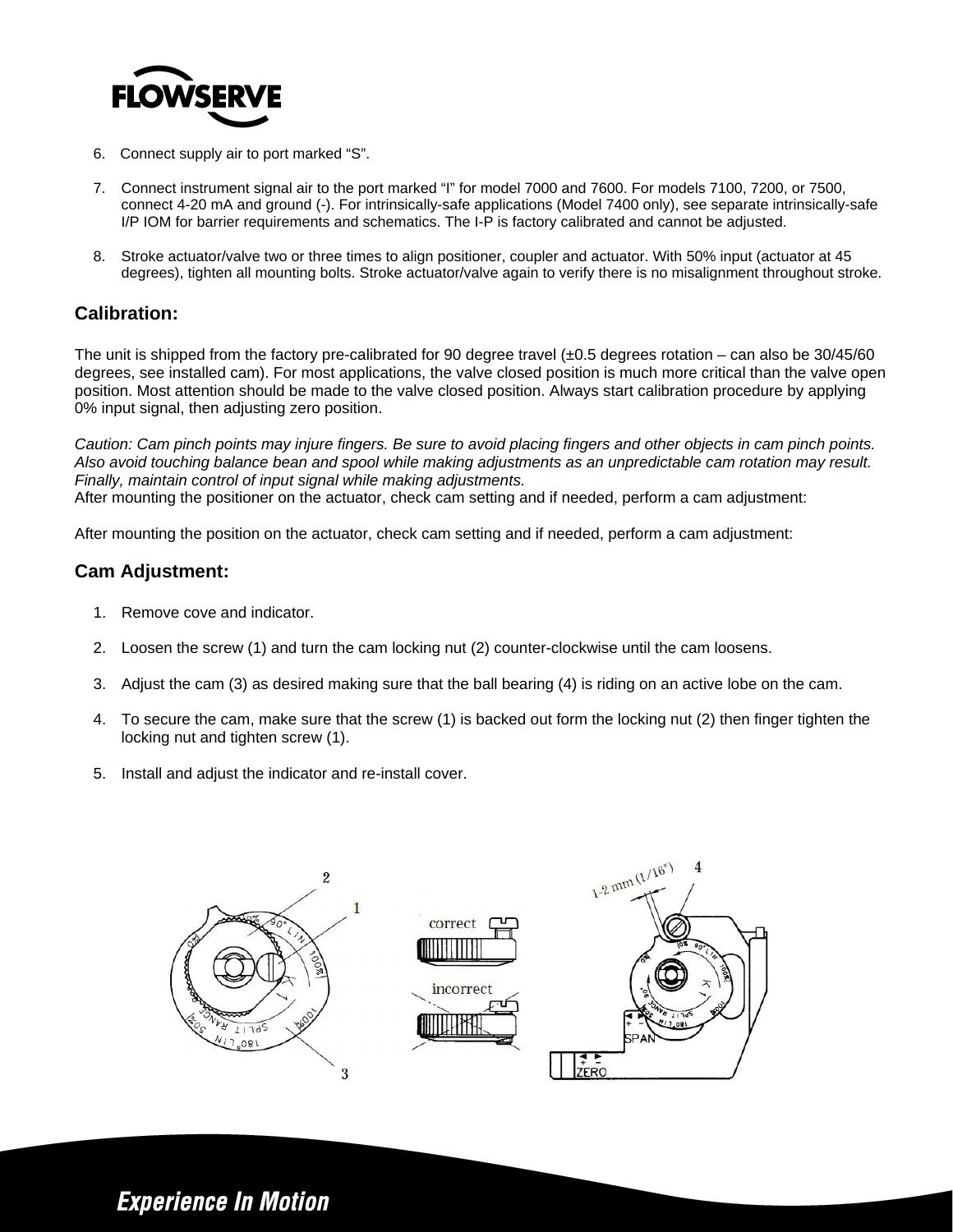

### **Calibration Procedure:**

- 1. Apply 0% input signal (0% = 20 kPa, 3 psi, or 4 mA).
- 2. Wait for steady state. It is important to wait for steady state. On very large actuators, it can take minutes to establish.
- 3. Loosen locking screw *A* about 1 turn, if it is looser, you risk introducing unwanted movement.
- 4. Adjust "ZERO" position using thumbwheel *B*
- 5. Apply 100% input signal (100% = 100 kPa, 15 psi, or 20 mA).
- 6. Wait for steady state.
- 7. With a screw drive, adjust the "SPAN" setting by turning screw *C***,** while doing so, keep the zero screw *B* in position by applying pressure with your thumb.
- 8. Lock the calibration mechanism in place by tightening locking screw *A*
- 9. Apply 0% signal and verify zero position.



### **Cam Installation:**

**Introduction: T**he standard cam (labeled "K1" features linear, 90 degree operation for full 3-15 psi input, 3-9 and 9-15 psi split ranges, and 3-15 psi 180 degree operation. The factory setting is 3-15 psi, 90 degrees, with "D: (direct) side up for full clockwise position at 3 psi for 90 degree operation.

**Caution:** Be sure supply air pressure is removed and no pressure exists in the actuator before adjusting cam**.**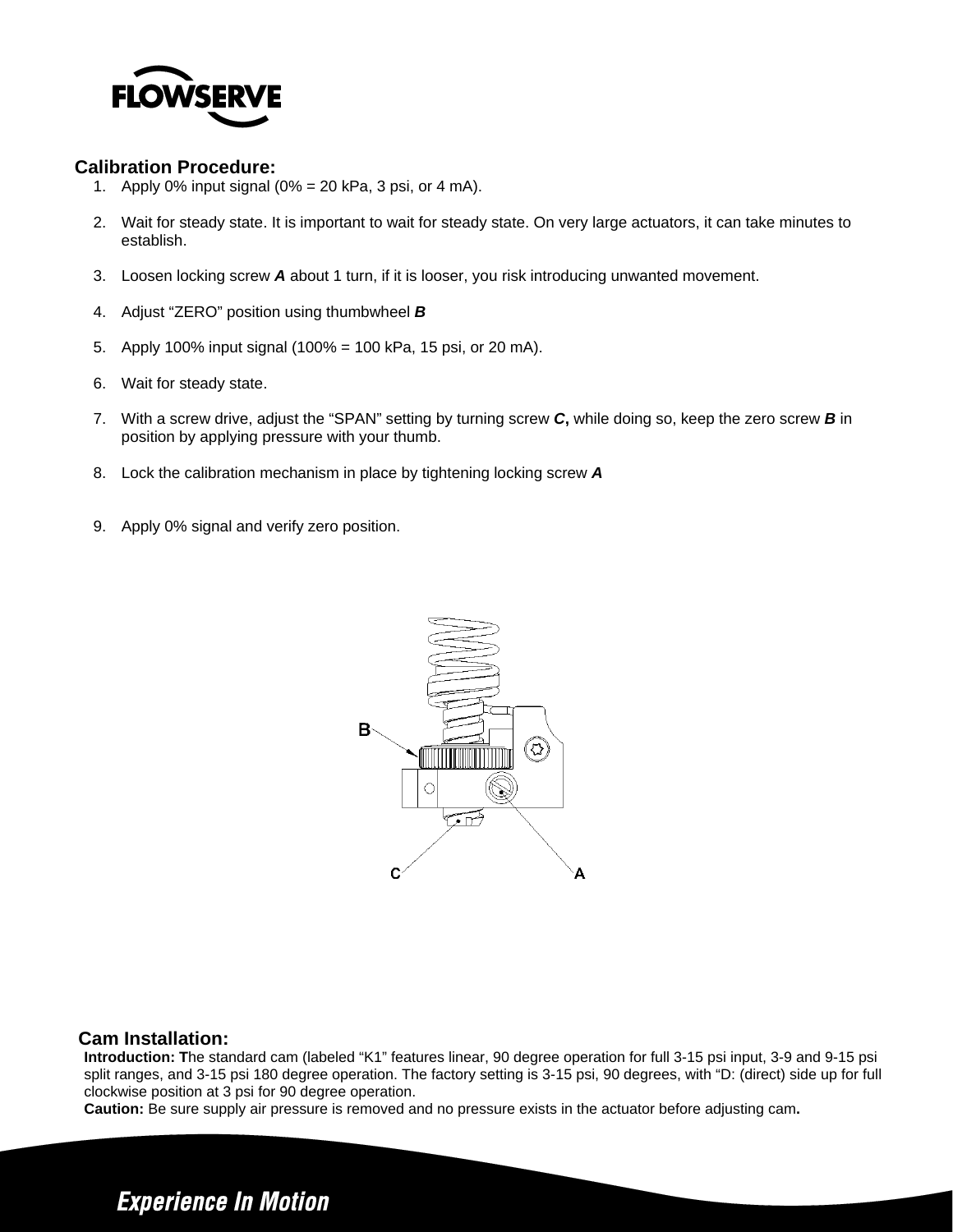

### **Cam Adjustment/Replacement:**

- 1. Remove cover and indicator.
- 2. Loosen the cam lock screw (1) and turn the cam locking nut (2) counter-clockwise until the cam is loose. It may be necessary to brace the output shaft while loosening the cam locking nut.
- 3. Adjust the cam (3) as desired, making sure that the cam follower (4) always rides on an active lobe on the cam.
- 4. Secure the cam by finger tightening the cam locking nut (2) and then tighten the camlock screw (1) see below



Figure below shows cam setting for Direct Action increasing signal 0-1005 (20 – 100 kPa, 3-15 psi) to open. Cam follower to ride on lobe D, 0-100%



Figure below shows cam setting for reverse action, decreasing signal 100 – 0% (100 – 20 kPa, 15-3 psi) to open. Flip cam over, cam follower to ride on lobe R, 0-100%



Split Range lobe is used to achieve high resolution in split range applications, where only a portion of the signal is used to obtain 90 degrees valve travel. For example, to operate 0 to 90 degrees rotation with 0-50% input signal (20 – 60 kPa, 3-9 psi), adjust cam follower to ride on Split Range 0-50% lobe D. **Note**: *to obtain reverse action, flip cam over and use lobe R.*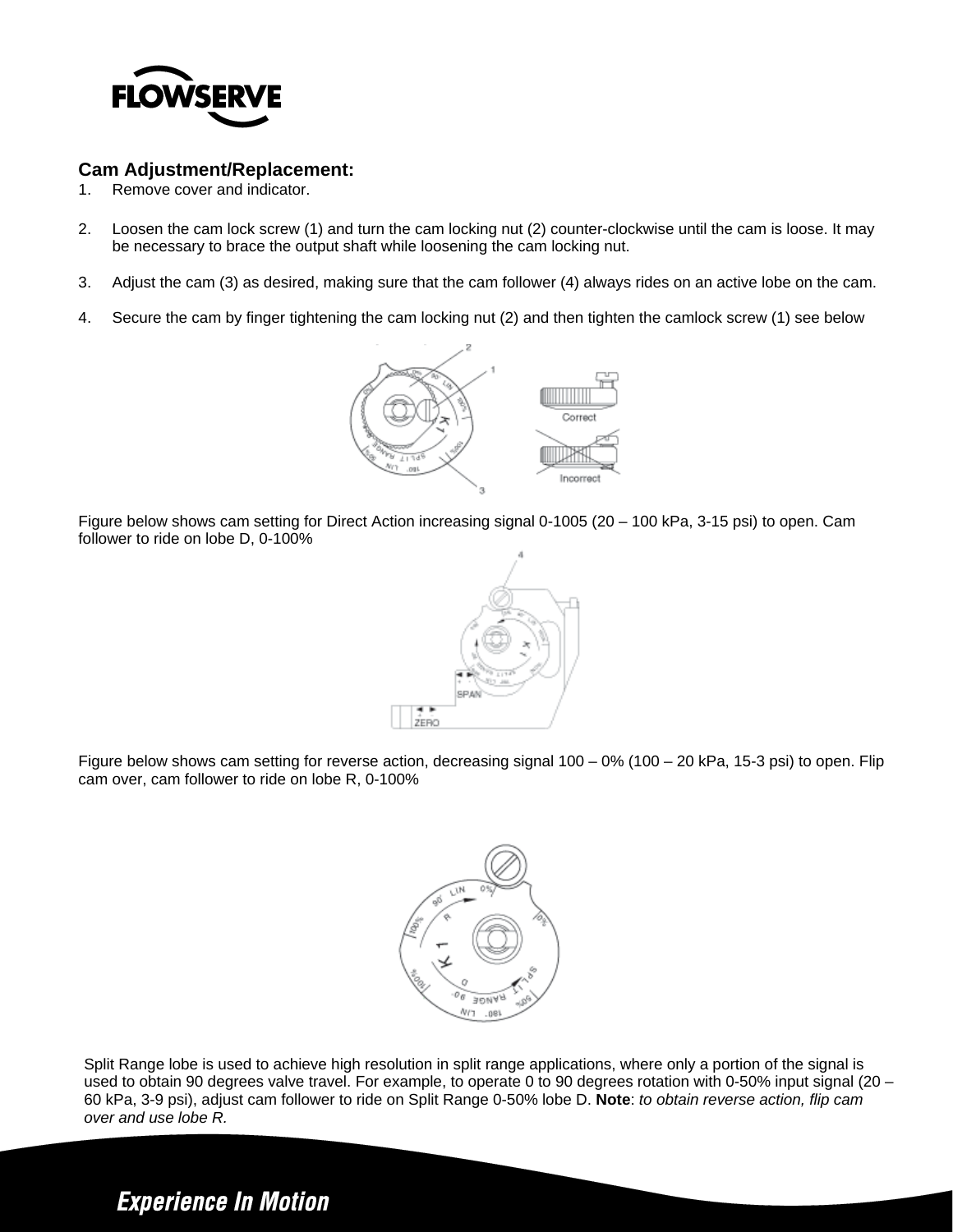

### **Spool Valve Installation:**

To change out or inspect spool valve, air supply to the positioner must be removed.

To remove spool valve:

- 1. Remove screw (1).
- 2. Carefully lift out entire spool valve assembly (2), disengaging spool (3) from balance arm (5).

To maintain highest performance, do not mix spool and block. Do not lubricate valve.

To Install new spool valve:

- 1. Ceck that O-rings are in place.
- 2. Insert spool valve assembly (2), making sure that the leaf spring (4) and balance arm (5) engage the slot in spool (6).
- 3. Tighten screw (1).
- 4. Check for smooth operation of assembly.



### **I-P Installation:**

All I-O modules are factory calibrated an cannot be adjusted. Kits are available to allow easy field installation of various input options. Kits include modules, mounting hardware, fasteners, and O-rings.

- 1. disconnect signal and supply air from positioner.
- 2. Remove screw (1) from positioner housing.
- 3. Make sure O-rings (2) are seated correctly in I-P housing.
- 4. For weatherproof or intrinsically-safe I-P module, remove cover (4) to allow access to third mounting screw (5).
- 5. Attach I-P module (3) to positioner housing with three mounting screws (5) provided.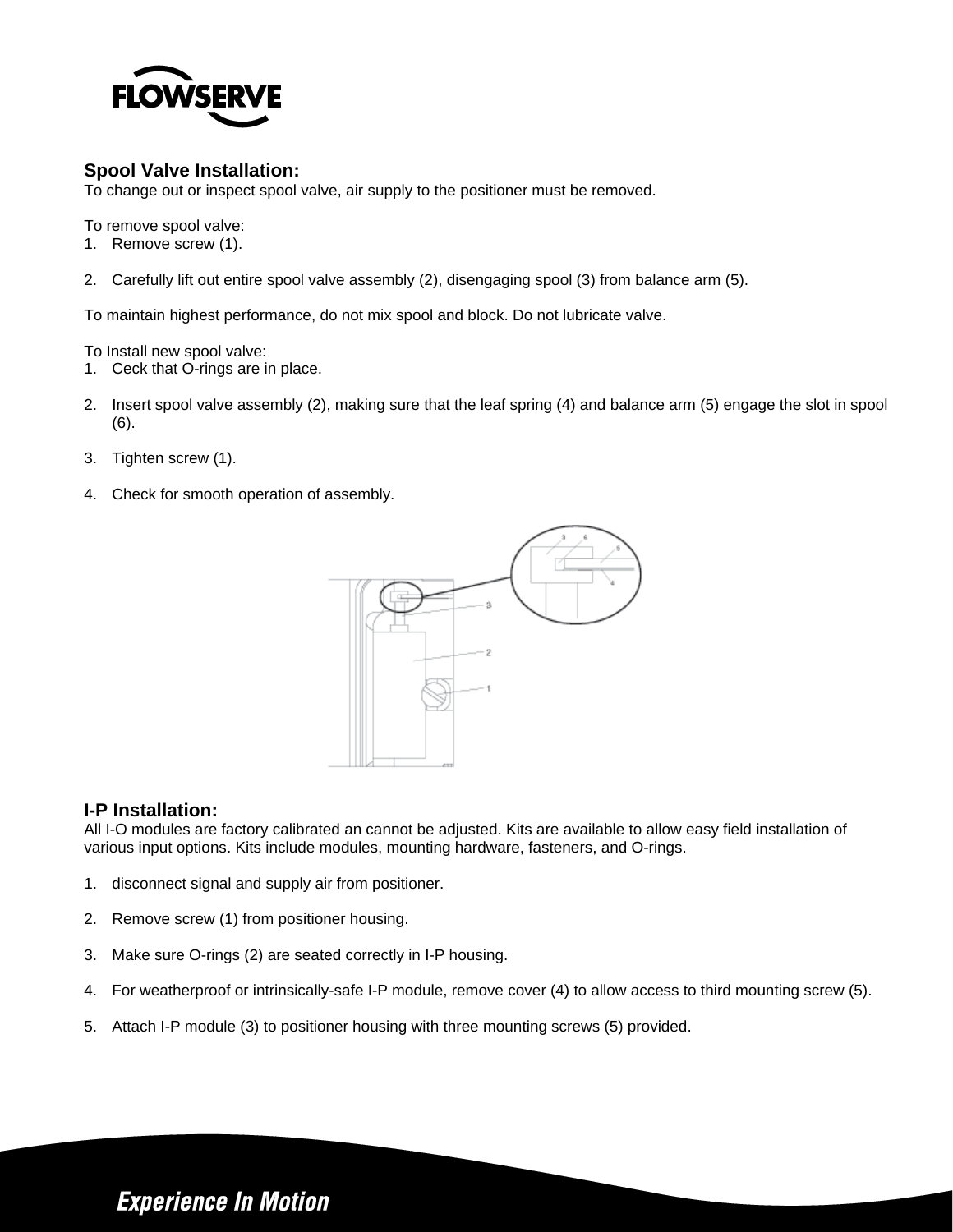



### **Electrical Specifications**

| <b>Model</b>      | <b>Agency Approvals</b>         | <b>Hazardous Location</b><br>Rating <sup>1</sup>                                           | <b>Max Voltage</b><br>(vdc)                        | Min. Voltage<br>(vdc)   | <b>Max. Current</b><br>(mA)                |
|-------------------|---------------------------------|--------------------------------------------------------------------------------------------|----------------------------------------------------|-------------------------|--------------------------------------------|
| 7000              | None                            | None                                                                                       | N/A                                                | N/A                     | N/A                                        |
| 7100              | None                            | None                                                                                       | 30 vdc                                             | 6 vdc                   | 150 mA                                     |
| 7200              | FM.<br><b>CSA</b><br>ATEX/IECEx | (EX) Cl. I Div 1, Gr. B-D<br>(EX) Cl. I Div. 1 Gr. B-D<br>(EX) Ex d IIC T4-T6 $^3$         | 30 vdc<br>30 vdc<br>$30$ vd $c4$                   | 6 vdc<br>6 vdc<br>6 vdc | 150 mA<br>150 mA<br>50 $mA4$               |
| 7400 <sup>2</sup> | FM<br><b>CSA</b><br>ATEX/IECEx  | (IS) Cl. I Div. 1 Gr. A-D<br>(IS) Cl. I Div. 1 Gr. A-D<br>$(IS)$ Ex ia IIC T6 <sup>3</sup> | $28 \text{ vdc}^4$<br>$28$ vd $c4$<br>$30$ vd $c4$ | 6 vdc<br>6 vdc<br>6 vdc | $50 \text{ mA}^4$<br>50 $mA4$<br>110 $mA4$ |
| 7500              |                                 |                                                                                            |                                                    |                         |                                            |
| 7600              | None                            | None                                                                                       | N/A                                                | N/A                     | N/A                                        |

**Warning:** These instruments must be installed in accordance with local national electrical codes, especially for hazardous locations. Consult unit label to determine specific unit certifications. Notes:

- 1 See hazardous location certificate for detailed temperature ratings. All Apex 7000 units comply with ATEX directive for non-electric equipment intended for use in hazardous locations to Ex II 2 G.
- 2 Additional information regarding entity parameters and instructions for wiring to intrinsically-safe I-P may be found in separate IOM, as well as in the hazardous location certificate.
- 3 See hazardous location certificate for special conditions for safe use.
- 4 Maximum voltage and current considerations may be affected by application specifics, such as choice of barrier, ambient temperatures, etc. See hazardous location certificate for additional information.

### **Filter Plug Replacement:**

**Caution:** *Do not operate the unit without filter and filter plug installed. Do not attempt to unscrew filter plug while positioner is pressurized.* 

**Note:** *This filter is not designed to act as a permanent source of clean, dry air.*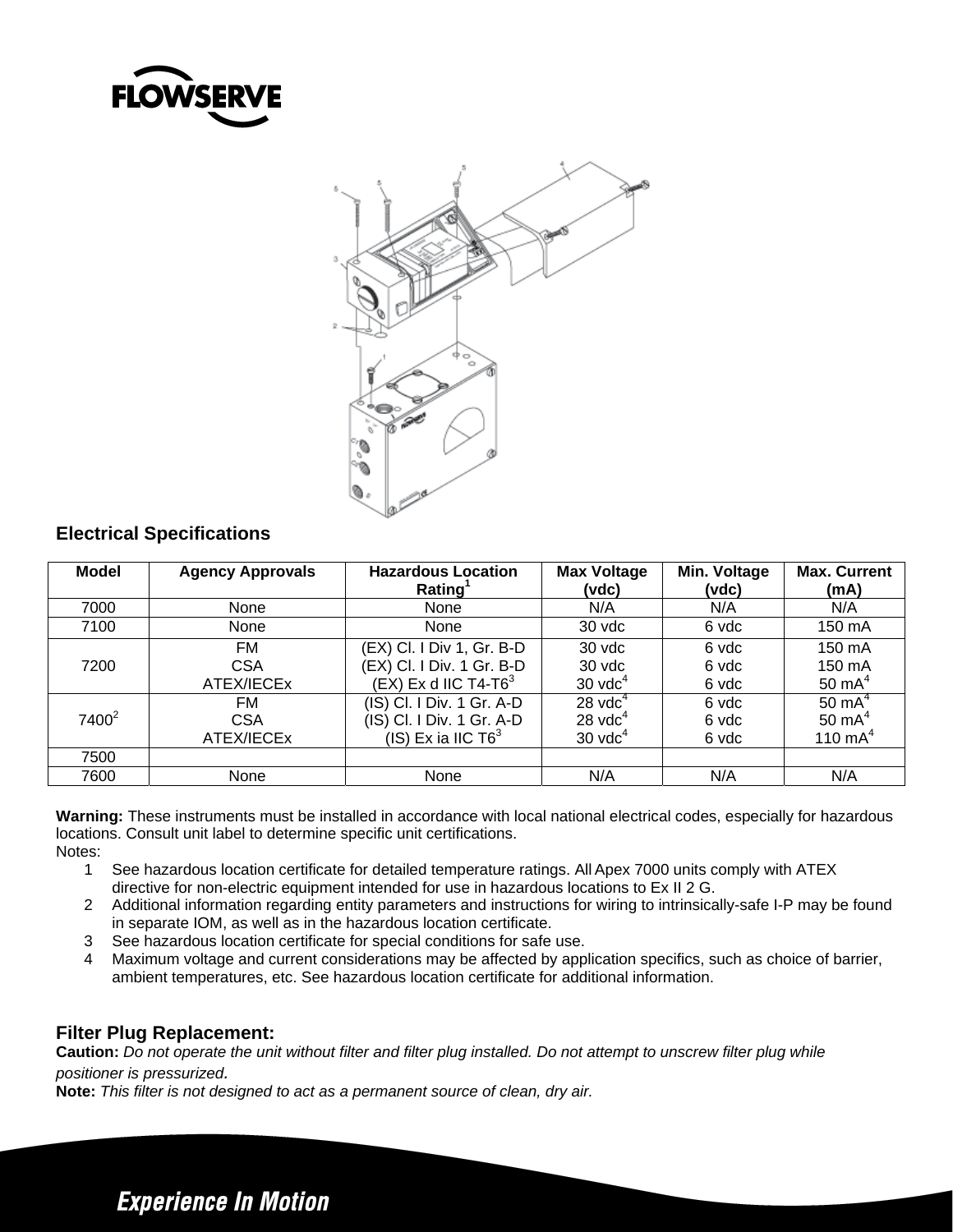

- 1. Remove air supply pressure from positioner.
- 2. Unscrew filter plug (1) and O-ring.
- 3. Remove filter (3) and inspect filter and filter compartment. If moisture is found, check upstream filters and oilwater separators. Moisture can cause I-P failure.
- 4. Replace filter if necessary and reinstall.



#### **Maintenance:**

The Apex 7000 positioner is designed for long life and trouble-free operation. The following steps should be followed every six months to assure proper operation.

- 1. Check air supply and associated filtration equipment. See "Supply Air Requirements."
- 2. Make sure arms, bearings, and adjustment screws move freely. **Caution:** *Moving parts to check freedom with supply pressure connected will cause rotation of cam. Be sure to keep fingers away from cam pinch points.* If parts do not move freely disassemble and lubricate with a light, instrument grade grease (Lubriplate MAG 1 or equivalent).
- 3. Check for smooth operation of the spool valve. If it sticks or feels "gummy", remove and clean both spool and valve bore with solvent. Make sure both parts are clean and dry before reinstalling. Do **NOT** apply grease to these parts.
- 4. Check for air leaks in air supply.
- 5. Refer to "Troubleshooting" sections if maintenance dows not cure problem.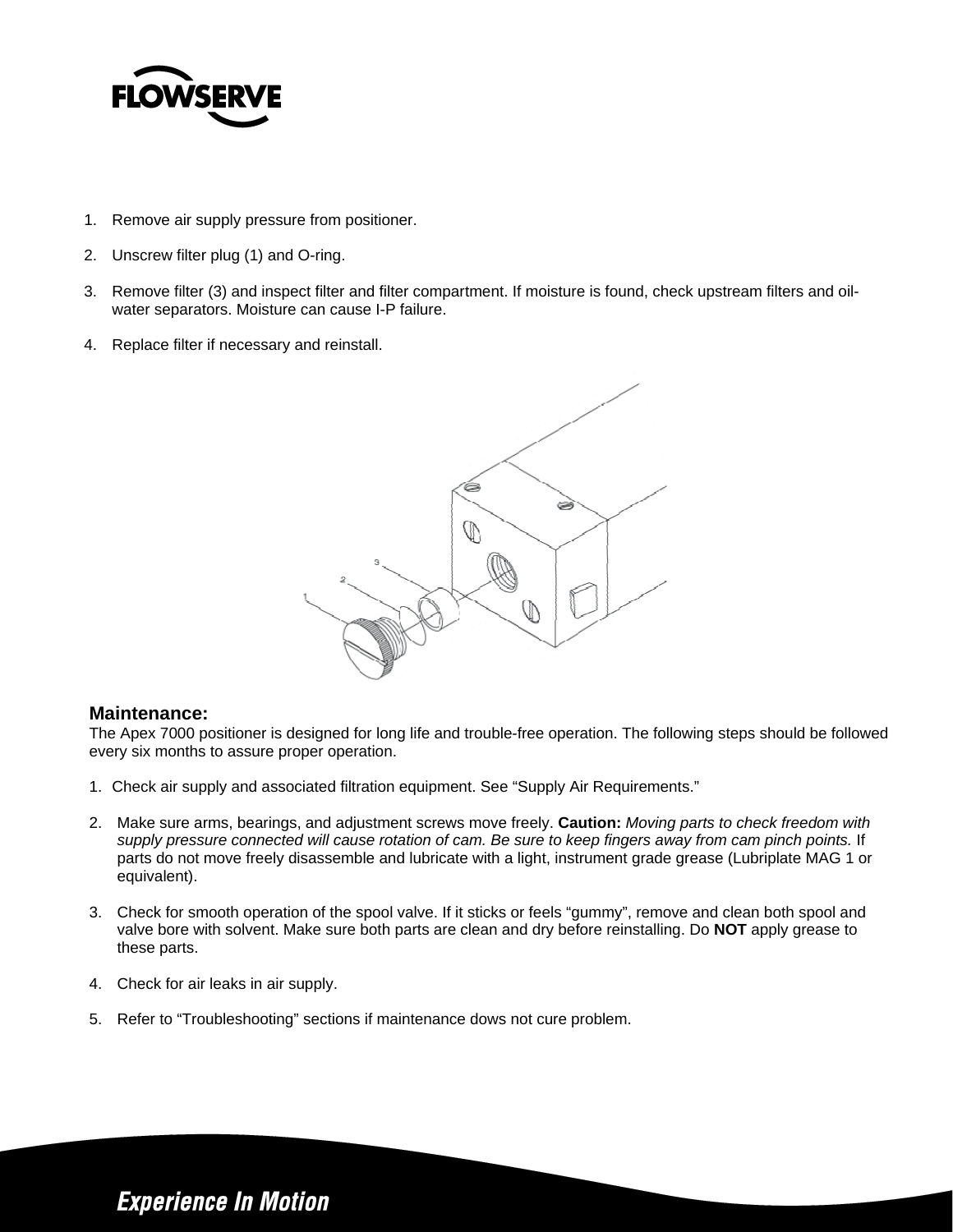



### **Spare Parts APEX 7000, 7600**

| No.            | Part No | Qty | <b>Description</b>                                     | <b>Remarks</b> |
|----------------|---------|-----|--------------------------------------------------------|----------------|
|                |         |     | Housing 1 N/A                                          |                |
| $\overline{2}$ |         |     | <b>Front Cover</b>                                     |                |
| 3              |         |     | Diaphragm cover incl. O-ring                           |                |
| 4              |         |     | Diaphragm                                              |                |
| 5              |         | 2   | Diaphragm washer                                       |                |
| 6              |         |     | <b>Balance Arm</b>                                     |                |
|                |         |     | Feedback spring 3-15 psi assembly                      |                |
|                |         |     | Feedback spring 6-30 psi assembly                      | Green          |
| 8              |         |     | Lower arm assembly                                     |                |
| 9              |         |     | Rod                                                    |                |
| 10             |         |     | Spring                                                 |                |
| 11             |         |     | <b>Twist Stop</b>                                      |                |
| 12             |         |     | Pilot valve incl. O-rings                              |                |
| 13             |         |     | Cam locking nut incl. screw                            |                |
| 15             |         |     | Mounting adapter incl. screws                          |                |
| 16             |         |     | <b>Ball bearing</b>                                    |                |
| 17             |         |     | Cam K1 90°/180° Linear 0-100%, split range 0-50-100% 1 |                |
| 17             |         |     | Cam special, K2-K10 (Consult Factory)                  |                |
| 18             |         |     | Spindle                                                |                |
| 19             |         |     | <b>Indicator Arrow</b>                                 |                |
| 20             |         |     | Set Screw set                                          |                |
| 21             |         |     | Seal and O-ring set NBR, Nitrile rubber (4,21)         |                |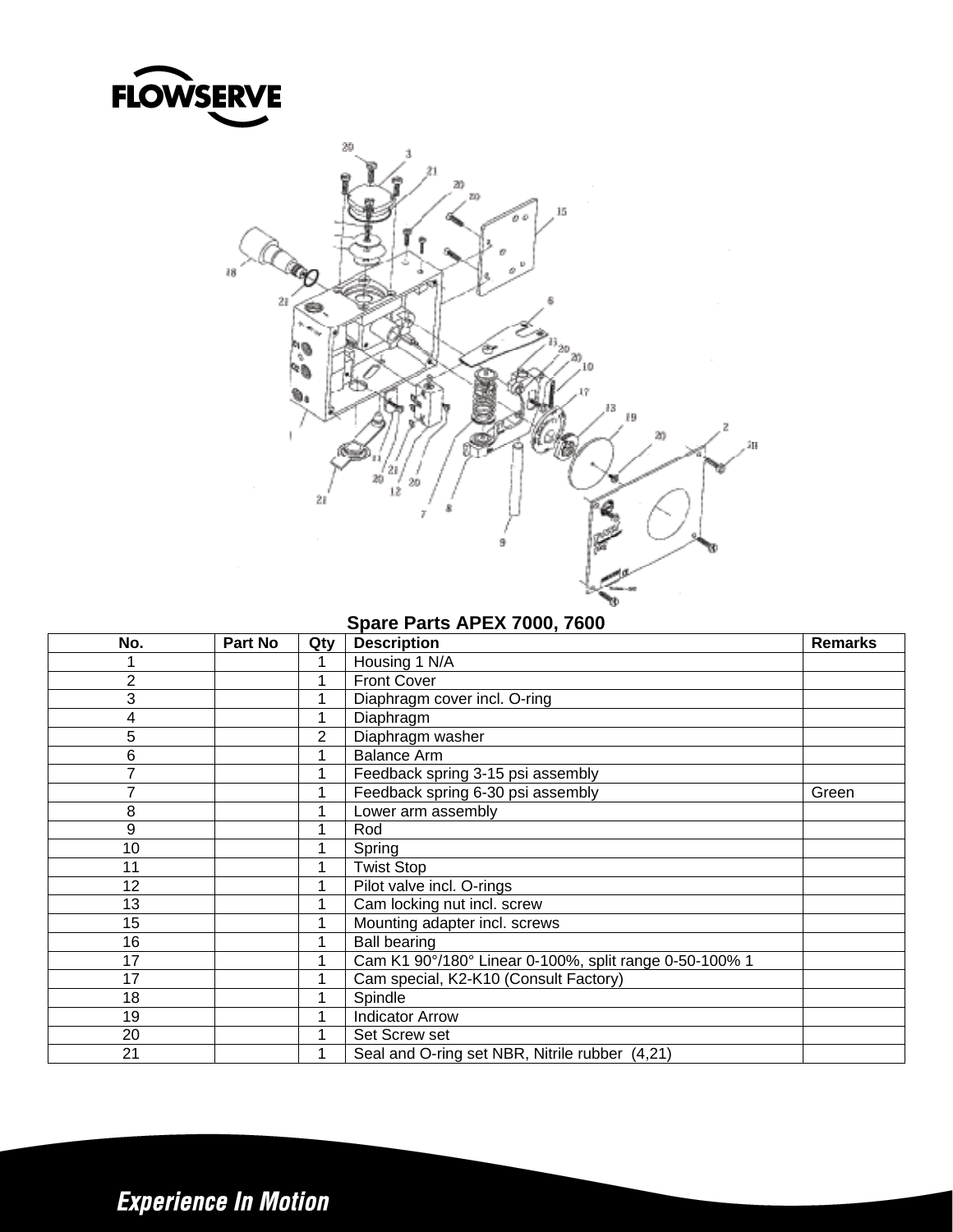



### **Spare Parts APEX 7100,7200,7300, 7400**

| No | Part No. | Qty | <b>Description</b>                 | <b>Remarks</b> |
|----|----------|-----|------------------------------------|----------------|
|    |          |     | Housing                            |                |
| າ  |          |     | Front Cove incl. O-ring            |                |
| 3  |          |     | Connecting block NPT 1/4" assembly |                |
| 3  |          |     | Connecting block G 1/4" assembly   |                |
| 4  |          |     | Relief valve spring                |                |
| 6  |          |     | Gasket for Apex 7000               |                |
| 6  |          |     | Gasket for Apex 7100               |                |
|    |          |     | Diaphragm cover incl. O-ring       |                |
| 8  |          |     | Diaphragm                          |                |
| 9  |          | 2   | Diaphragm washer                   |                |
| 10 |          |     | <b>Balance Arm</b>                 |                |
| 13 |          |     | Feedback Spring 3-15 psi assembly  |                |
| 13 |          |     | Feedback Spring 6-30 psi assembly  |                |
| 18 |          |     | Lower arm assembly                 |                |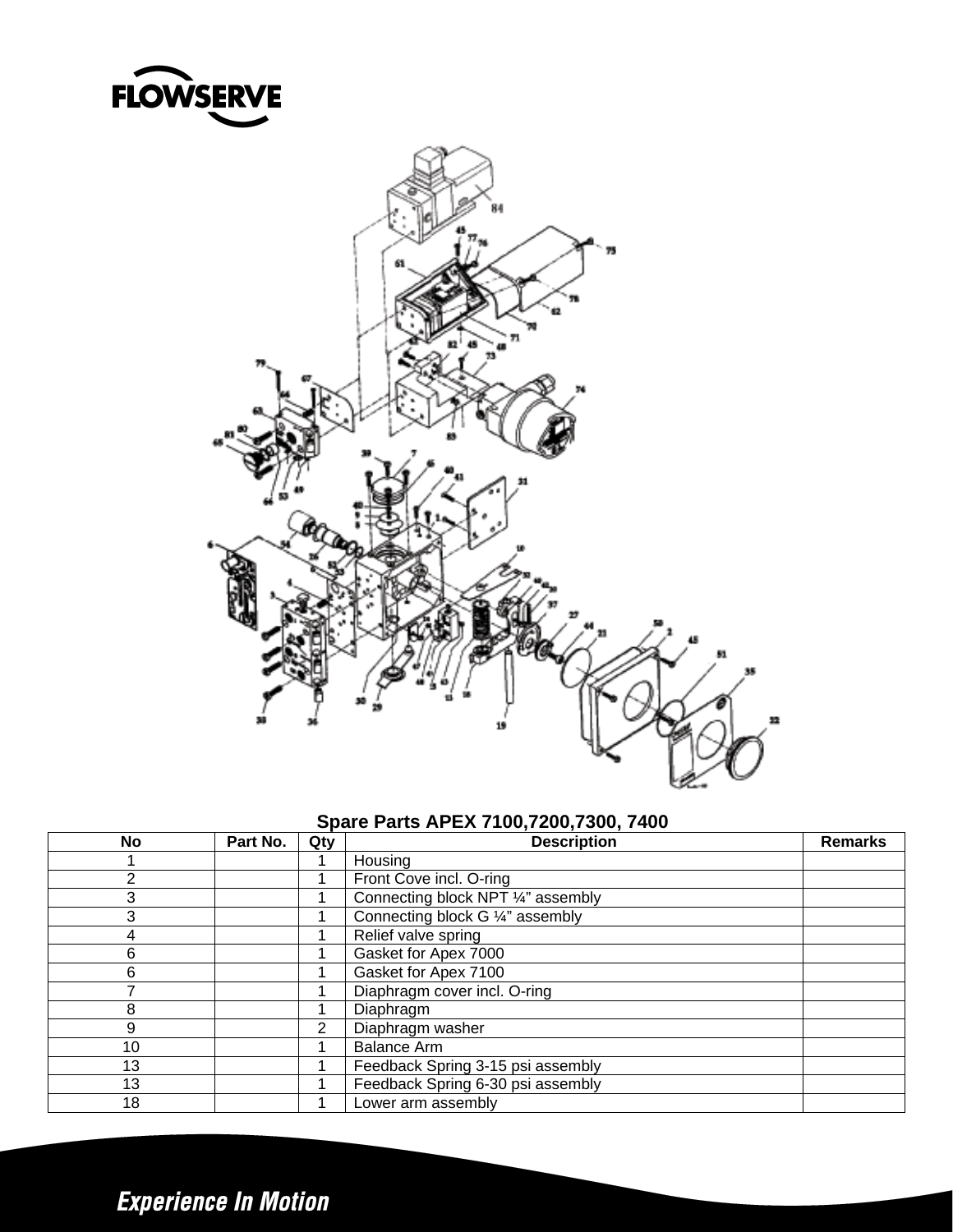

| <b>No</b>           | Part No. | Qty                     | <b>Description</b>                                     | <b>Remarks</b> |
|---------------------|----------|-------------------------|--------------------------------------------------------|----------------|
| 19                  |          | 1                       | Rod                                                    |                |
| 20                  |          | $\mathbf 1$             | Spring                                                 |                |
| $\overline{21}$     |          | 1                       | <b>Indicator Arrow</b>                                 |                |
| 21                  |          | $\mathbf{1}$            | <b>Indicator Flag</b>                                  |                |
| 21                  |          | 1                       | <b>Indicator Pointer</b>                               |                |
| 22                  |          | 1                       | Indicator cover transparent incl. O-ring               |                |
| $\overline{22}$     |          | 1                       | Indicator cover flag incl. O-ring                      |                |
| 22                  |          | 1                       | Indicator cover blind incl. O-ring                     |                |
| $\overline{24}$     |          | 1                       | Twist stop                                             |                |
| 25                  |          | 1                       | Pilot valve incl. O-ring                               |                |
| $\overline{26}$     |          | 1                       | Shaft incl. O-rings, scres                             |                |
| $\overline{27}$     |          | 1                       | Cam locking nut incl. screw                            |                |
| 29                  |          | 1                       | Zero Cover                                             |                |
| 30                  |          | 1                       | Cover                                                  |                |
| $\overline{31}$     |          | 1                       | Mounting adapter incl. screw                           |                |
| $\overline{32}$     |          | 1                       | <b>Ball bearing</b>                                    |                |
| 35                  |          | $\mathbf{1}$            | Identification cover                                   |                |
| 36                  |          | 4                       | Plug NPT 1/8"                                          |                |
| 36                  |          | $\overline{\mathbf{4}}$ | <b>Plug 1/8" G</b>                                     |                |
| $\overline{37}$     |          | 1                       | Cam                                                    |                |
| 38-45,75-80         |          | 1                       | Screw set Apex 7000/7100                               |                |
| 6,46-53,67,70,75-80 |          | 1                       | O-ring set Apex 7000/7100, Nitrile NBR                 |                |
| 6,46-53,67,70,75-80 |          | 1                       | O-ring set Apex 7000/7100, Silicone, Q                 |                |
| $\overline{54}$     |          | $\mathbf{1}$            | Spindle adapter                                        |                |
| 61                  |          | 1                       | $I/P$ box                                              |                |
| 62                  |          | 1                       | I/P cover incl. screws                                 |                |
| 63                  |          | 1                       | I/P nose NPT 1/4" assembly                             |                |
| 63                  |          | $\mathbf 1$             | I/P nose G 1/4" assembly                               |                |
| 64                  |          | 1                       | Relief valve spring                                    |                |
| 65                  |          | $\mathbf{1}$            | Filter plug incl. filter (66), O-ring (81)             |                |
| 66                  |          | $\mathbf{1}$            | Filters (5 per package)                                |                |
| 67                  |          | $\mathbf{1}$            | Gasket I/P                                             |                |
| 71                  |          | 1                       | I/P converter                                          |                |
| 73                  |          | 1                       | Mounting bracket round I/P                             |                |
| $\overline{74}$     |          | 1                       | Enclosure incl. I/P converter std.                     |                |
| $\overline{74}$     |          | 1                       | Enclosure incl. I/P converter, flameproof (Cenelec)    |                |
| $\overline{74}$     |          | 1                       | Enclosure incl. I/P converter, Explosionproof (FM,CSA) |                |
| 84                  |          | $\mathbf{1}$            | I/P converter fail in last position incl. bracker      |                |